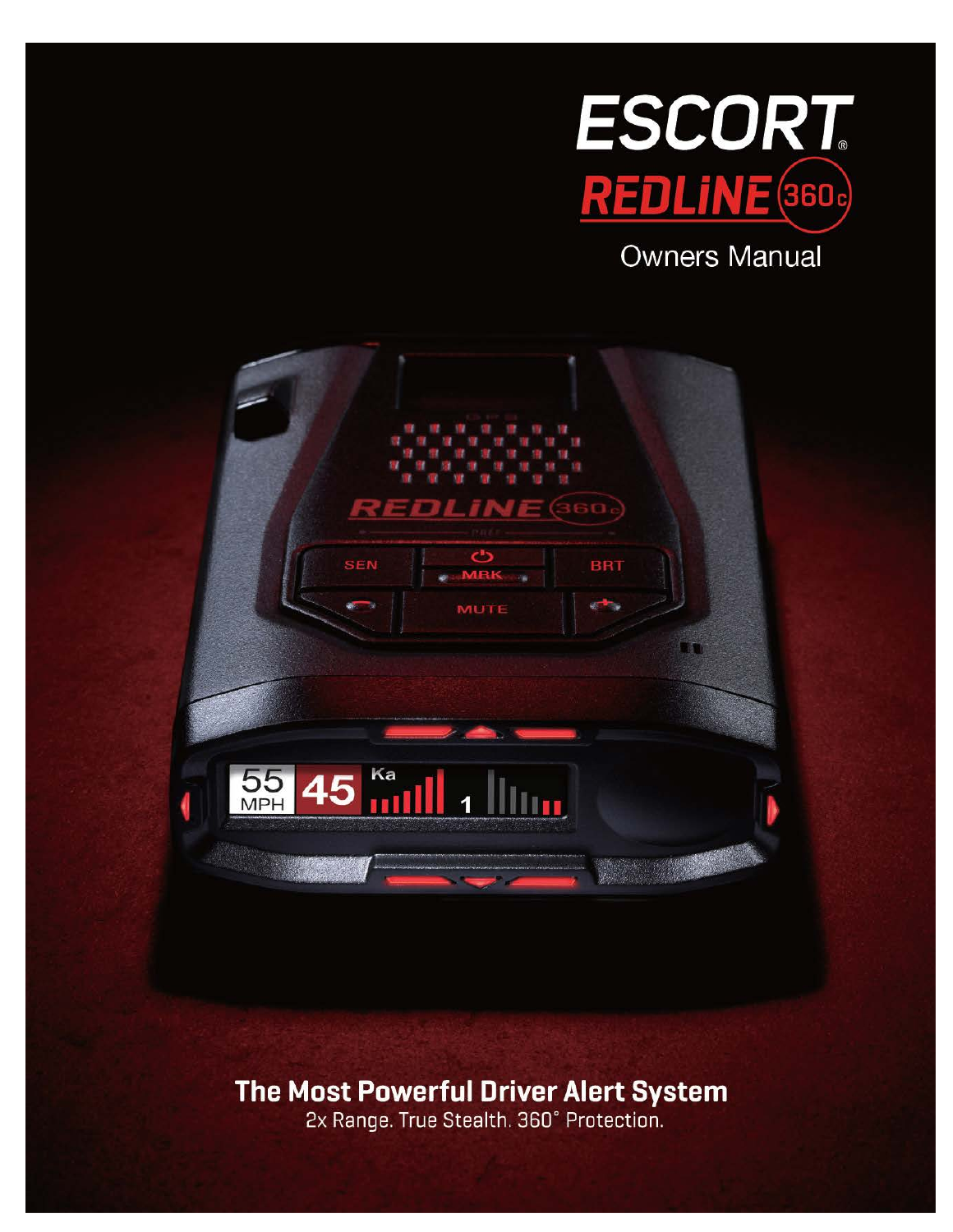# **Table of Contents**

| TRADEMARKS ACKNOWDLEGEMENT, WARNINGS, and REGULATORY INFORMATION 21 |  |
|---------------------------------------------------------------------|--|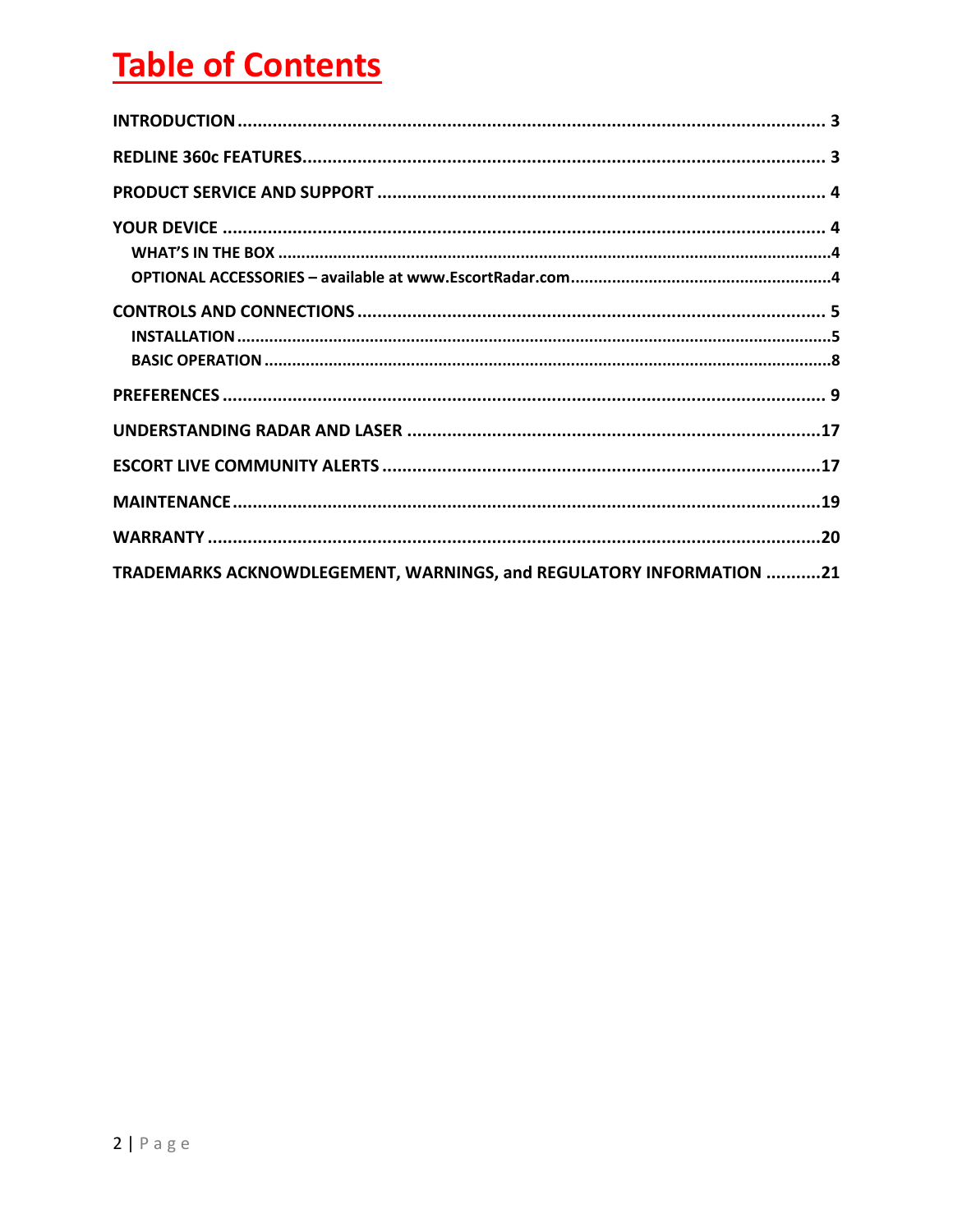### **INTRODUCTION**

Congratulations!

Your new ESCORT RedLine 360c is the most advanced radar/laser detector ever designed.

RedLine 360c includes multiple LNA (low noise amplifier) receivers using Ultra DSP (Digital Signal Processing) for superior radar detection range and false alert filtering while reporting threat direction information.

This booklet describes the simple steps for mounting and setting up your detector. It also provides helpful information about how radar and laser guns are used and how you can interpret the alerts you receive.

Please drive safely.

### **REDLINE 360c FEATURES**

**Unmatched Detection Range and Accuracy** - RedLine 360c includes multiple LNA (low noise amplifier) receivers using DSP (Digital Signal Processing) for superior radar detection range and false alert filtering.

**360° Directional Alert Arrows** - indicates the direction an alert is coming from.

**2nd Generation IVT Filter™** - Updatable IVT Filter automatically reduces false alerts from moving In-Vehicle Technology systems such as blind spot monitoring and adaptive cruise control**.**

**GPS with AutoLearn**- location-based intelligence automatically locks out false alerts and allows you to mark locations for future reference.

**TotalShield™** - Exclusive technology makes RedLine 360c totally undetectable by all radar detector detectors (RDD).

**ESCORT Live™** - Built-In Bluetooth technology wirelessly connects to ESCORT's award-winning real-time ticket protection app, ESCORT Live™, for shared radar and laser alerts, red light cameras, speed cameras, and police spotted alerts.

**Wi-Fi** - Connecting to a Wi-Fi hotspot allows for easy software updates and direct access to ESCORT Live's community-based alerts and speed limit data.

**Defender** – Preloaded with ESCORT's updatable Defender Database, the award-winning location database of verified speed traps, speed cameras and red-light cameras.

**Color OLED Display** - Multiple selectable colors to match your vehicle's instrumentation.

**Dual Language** - English and Spanish voice and text alerts.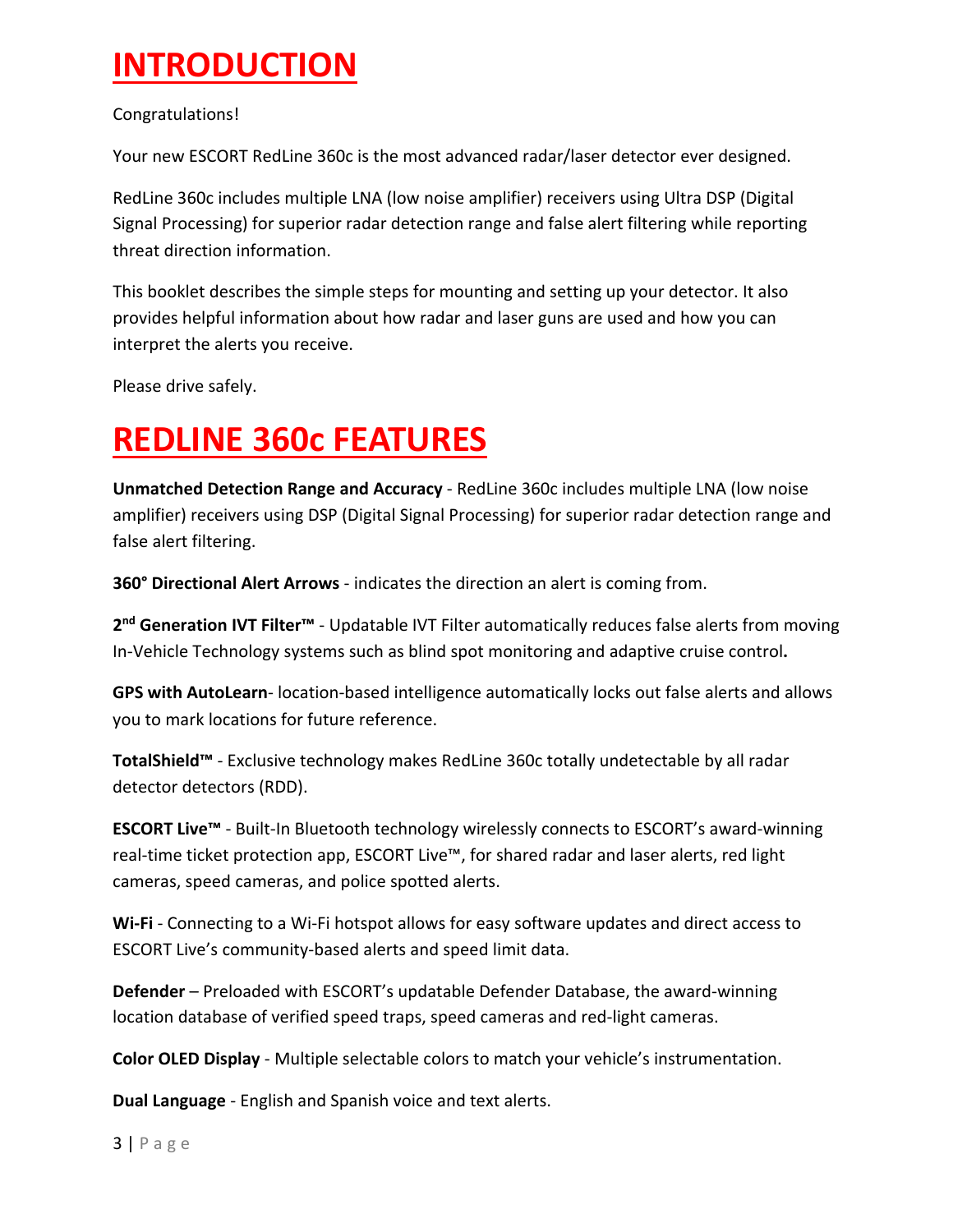# **PRODUCT SERVICE AND SUPPORT**

For any questions about operating or installing this new ESCORT product, PLEASE CONTACT ESCORT FIRST…do not return this product to the retail store. The contact information for Escort will vary depending on the country in which you purchased and utilize the product. For the latest contact information, please go to www.escortradar.com/support or call 1-800-543-1608.

If your product should require factory service, please go to www.escortradar.com/support and follow the instructions for returning your product to the Escort Factory Service Department.

### **YOUR DEVICE**

### WHAT'S IN THE BOX

- RedLine 360c radar/laser detector
- SmartCord USB Power Cord
- EZ Mag Mount
- Travel Case
- Quick Start Guide

### OPTIONAL ACCESSORIES – available at

### www.EscortRadar.com

- EZ Mag Mount: **Item # 0020081-1** Get one for each vehicle
- Direct Wire SmartCord: **Item # 0010057-1 (Green/Red Lights); 0010057-2 (Blue/Yellow Lights)** – Power your detector without use of your cigarette lighter power outlet, creating a clean, simple aesthetic in your interior. Includes remote mute button and power/alert lights.
- Dual 12 Volt Lighter Socket Adapter: **Item # 71-000035-01** Includes fuse
- Direct Wire: **Item # 0010058-1** Wires your detector directly into the fuse box for a quick and clean installation without any dangling wires. Includes fuse.
- USB Cable: **Item # 71200-001** Used for updating firmware and database using your computer and the Detector Tools Pro software (not needed for updates over Wi-Fi)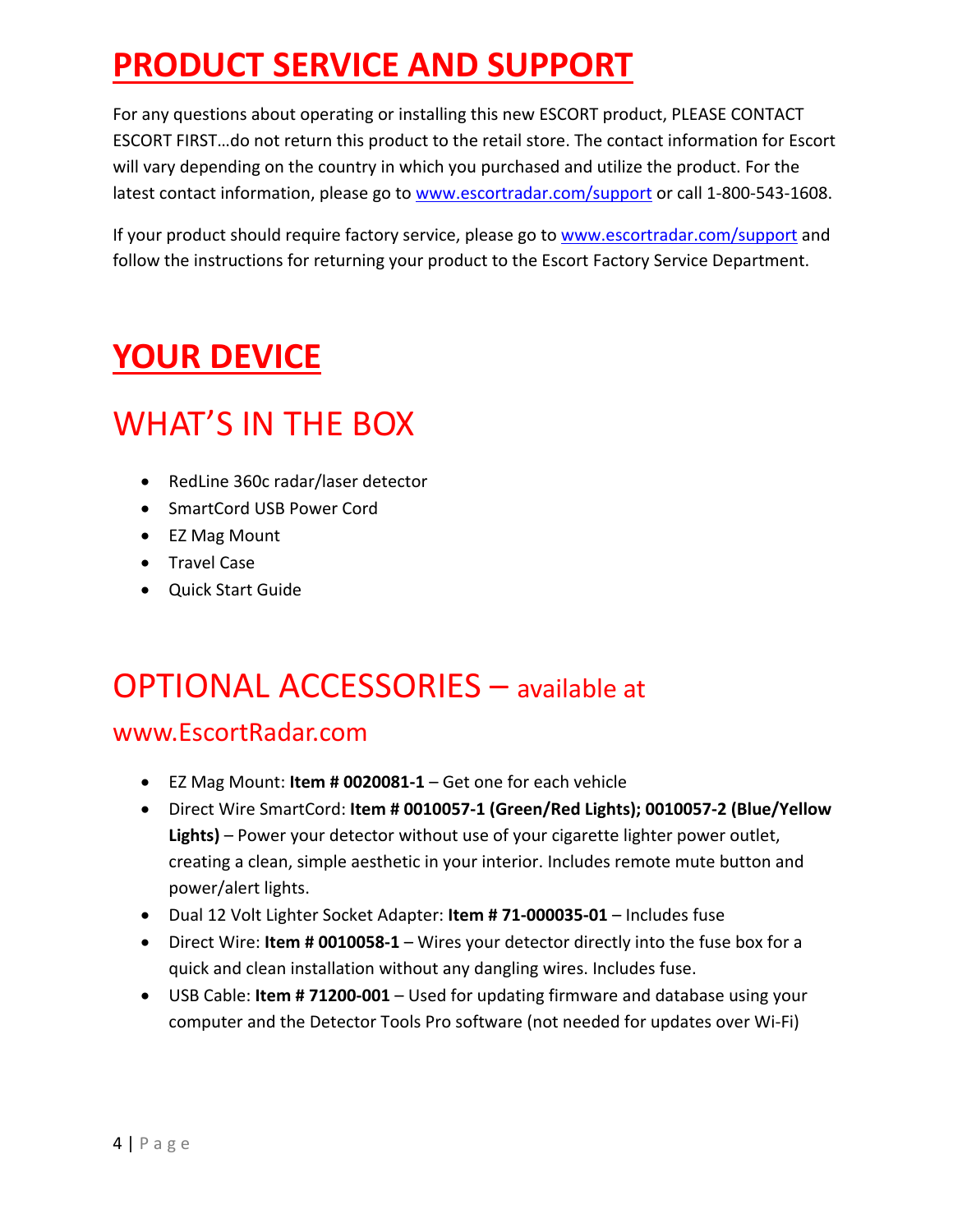# **CONTROLS AND CONNECTIONS**

# INSTALLATION

#### WHERE TO MOUNT YOUR DETECTOR

You will get optimum performance from your detector if you mount it at a point approximately in the center of the vehicle, as low as possible on the front windshield without obstructing the detector's view of the road either to the front or rear.

#### **Mounting Tips**

- Center of windshield between driver and passenger.
- Ensure clear view of road ahead and sky above.
- Avoid windshield wipers and heavily tinted areas.
- Heated and radiation blocking windshields currently available on some vehicles will obstruct radar and GPS signals. Consult your dealer to see if you have this option.

#### MOUNTING DETECTOR IN YOUR VEHICLE

- 1. Remove paper backing from EZ Mag Mount™ StickyCup.
- 2. Ensure the locking clamp is open.
- 3. Firmly press EZ Mag Mount™ StickyCup onto windshield and close the locking clamp to secure.
- 4. To adjust view, loosen thumb wheel and adjust angle of mounting bracket. Tighten thumb wheel to secure.
- 5. Tilt the display end of the detector slightly upward and engage with the flanged edge of the mounting bracket. The EZ Mag Mount™ magnet holds the detector in place.
- 6. To remove the detector, simply lift the display end of the detector upward. The detector will release from the mount.
- 7. To remove mount from windshield, release the locking clamp and pull tab on top of the StickyCup.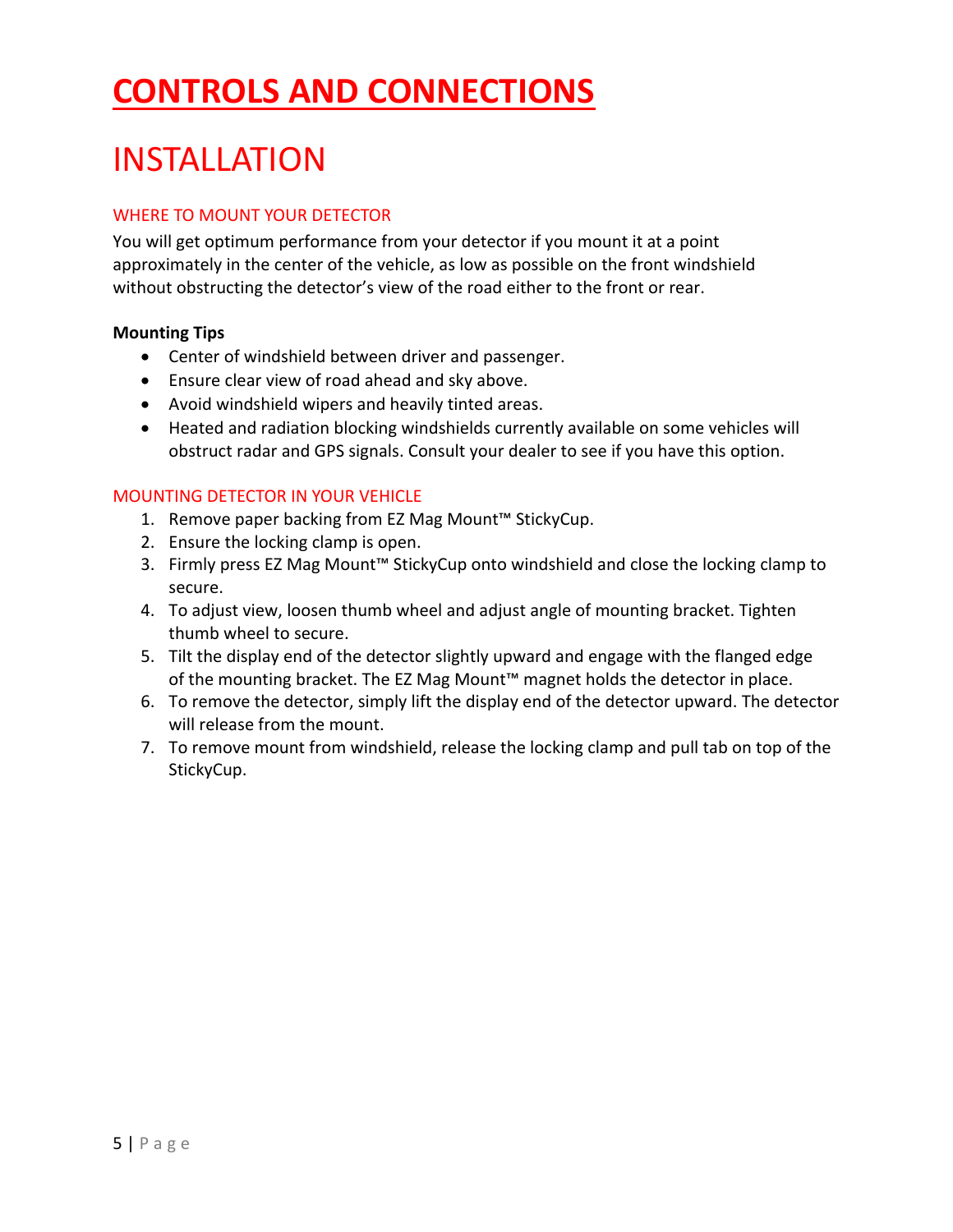

#### **EZ Mag Mount™ Care Instructions**

To clean your EZ Mag Mount™, simply rinse under warm water, gently wipe off any debris and allow to air dry.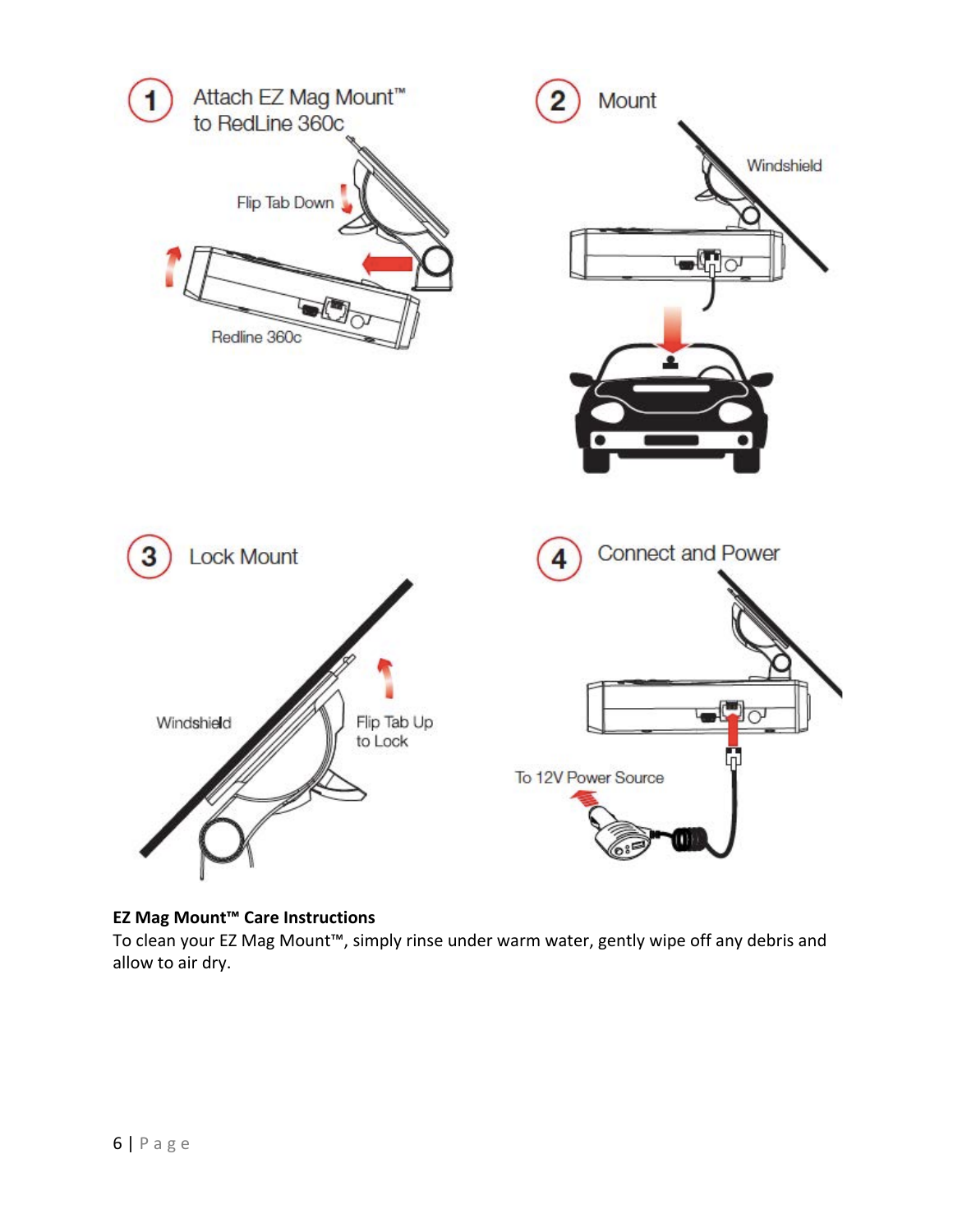#### POWERING DETECTOR

- 1. Plug small end of SmartCord USB into modular jack on RedLine 360C and large end of SmartCord USB into your car's lighter/accessory socket.
- 2. RedLine 360c should power on automatically. If not, press the Power button.



#### USING SMARTCORD USB

#### **Mute Button**:

- Press to mute the audio for a specific alert.
- Press three times to lock out a false alert.
- Press twice while receiving a locked-out alert to unlock.
- When connected to ESCORT Live or a Wi-Fi hotspot, press and hold mute button on unit or cord to manually report to other users a verified X or K-band alert, or a police officer observing traffic.

**Alert Light**: Blinks red when receiving a radar or laser alert.

**Power Light**: Lights green when receiving power.

**USB Charging Port**: Charge smartphones, tablets and other USB-charged Devices.

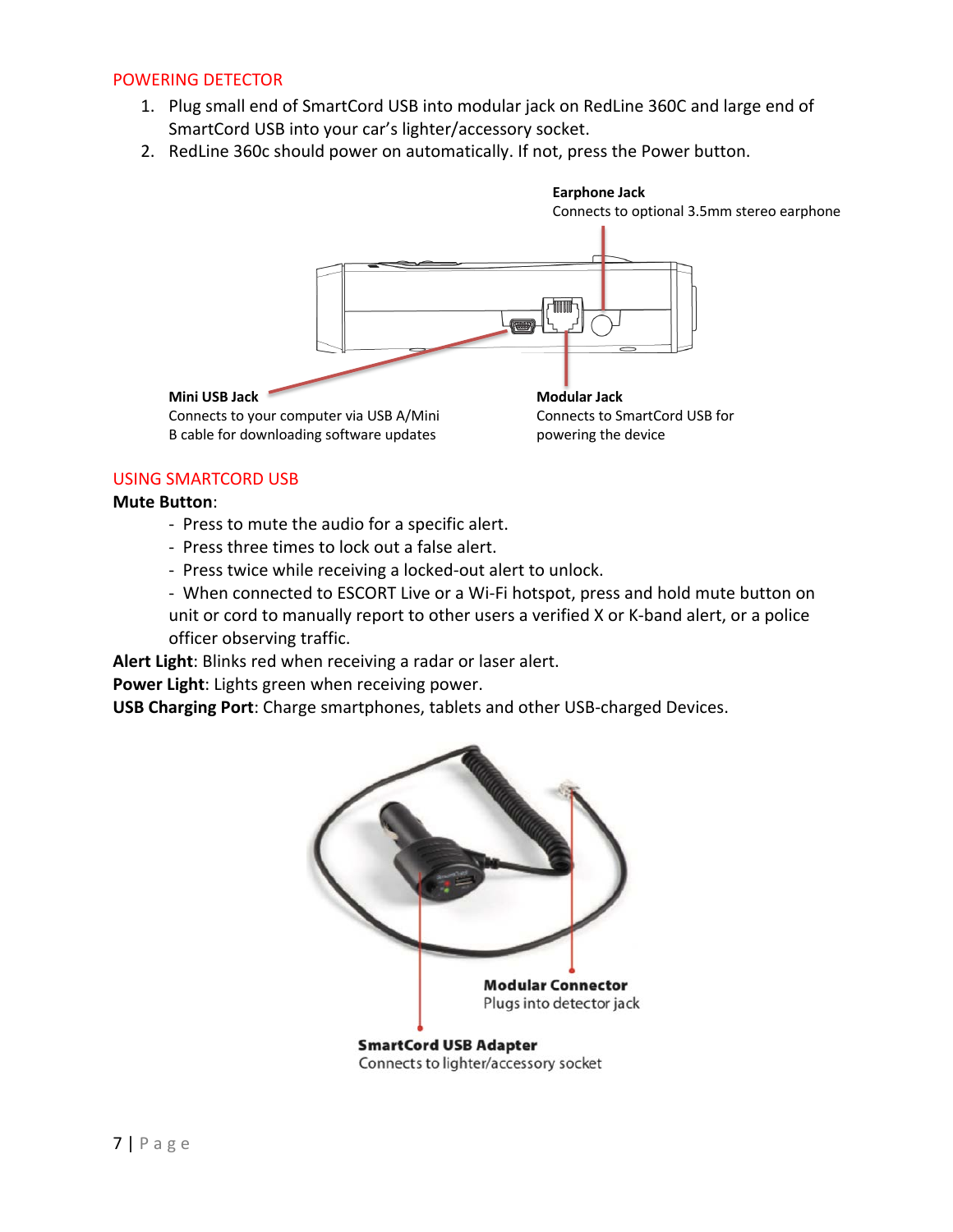### BASIC OPERATION



#### SENSITIVITY MODES

The SEN button selects radar sensitivity/range. The choices are:

**Highway** – Full sensitivity. **Auto** – Reduces X and K band sensitivity based on the speed of the vehicle. **AutoNoX** – Same as Auto but without X band detection.

**AutoLoK** – Same as Auto but with lowered K band sensitivity at all times.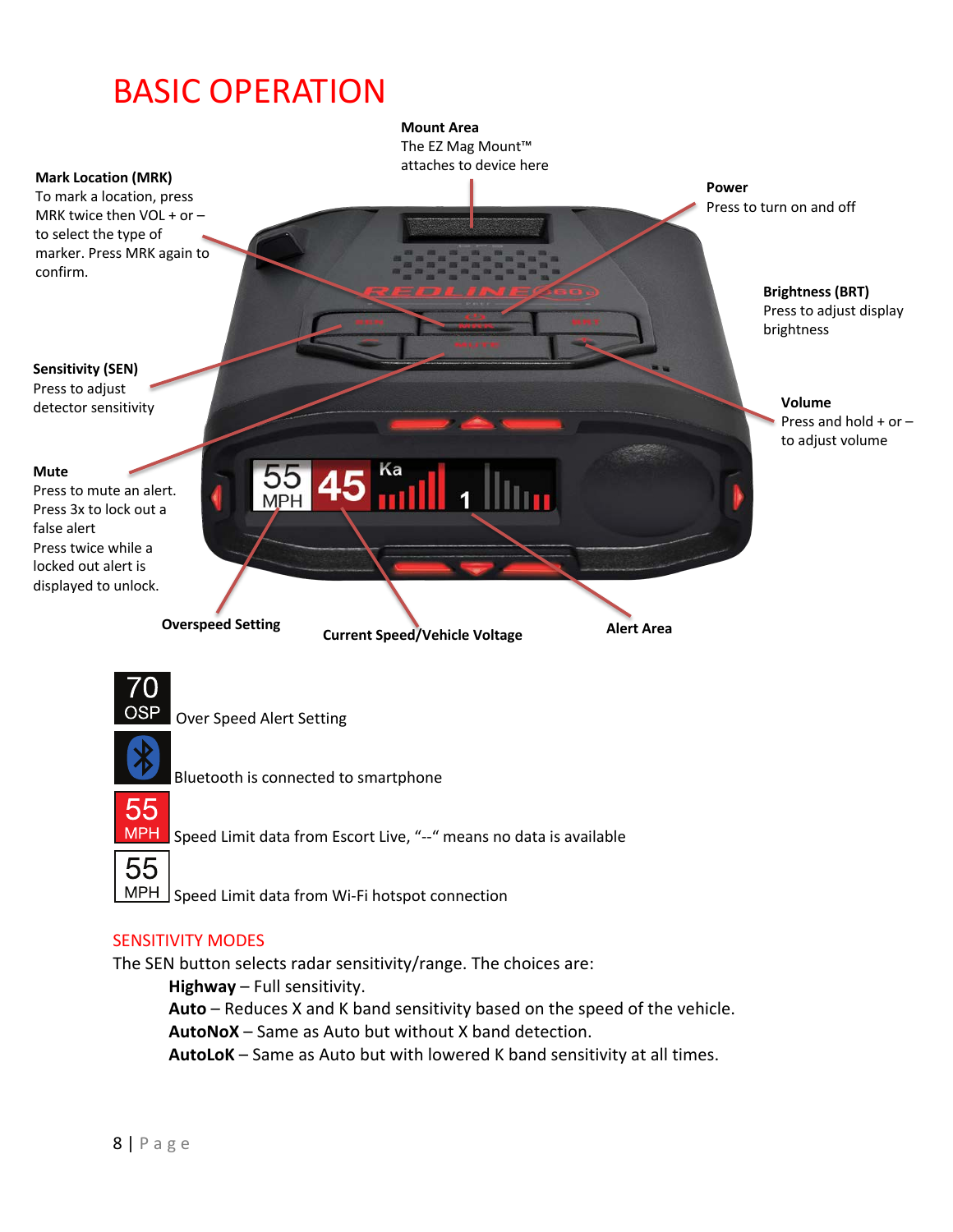#### ANTI-FALSING CIRCUITRY

RedLine 360c is designed to provide you the truest alerts and minimize the distraction of erroneous signals from fixed-position and moving sources.

• Adjustable Sensitivity: allows driver to adjust sensitivity to driving environment, reducing false alarms from fixed position sources such as automatic door openers. Auto modes automatically adjusts sensitivity based on vehicle speed.

• IVT Filter: system automatically reduces false alerts from moving In-Vehicle Technology sources such as collision avoidance systems and adaptive cruise control.

### **PREFERENCES**

#### **OVERVIEW**

To access the Preferences menu, press and hold both the SEN and BRT buttons. "Preferences" will be displayed.

**SEN** is used to change and review the preference category.

**+** and **-** are used to change the settings within a category.

**BRT** is used to change and review a sub-category and to confirm selections.

To exit Preferences, press the power button or simply wait a few seconds without pressing any buttons. A "Completed" message will display, confirming your selection(s).

#### **User Mode**

**Advanced** –access and customize all settings and preferences.

**Novice** - access and customize only Units (English or metric) and Display Color. All other preferences are set to factory defaults. To view all settings and preferences, you must switch to Advanced mode.

#### **Pilot Mode**

**Scanning Bar** - shows an animated scanning bar along with the selected sensitivity mode.

**Full Word** - only displays the selected sensitivity mode.

#### **Arrow Mode**

**Single** - arrows are displayed indicating the direction of only the primary threat. All arrows use your selected display color.

**Multiple** - threat-direction arrows are displayed for multiple threats. When multiple threats are displayed, the direction arrow of the primary threat will blink.

**Band** - threat-direction arrows are color-coded for the band that is being detected. When multiple threats are displayed, the direction arrow of the primary threat will blink. X band = **green**, K band = **blue**, Ka band and Laser = **red**

*Note: When using Band arrow mode with Standard FR2 and Spec FR2 meter modes, the rear bar graph will use the selected display color.*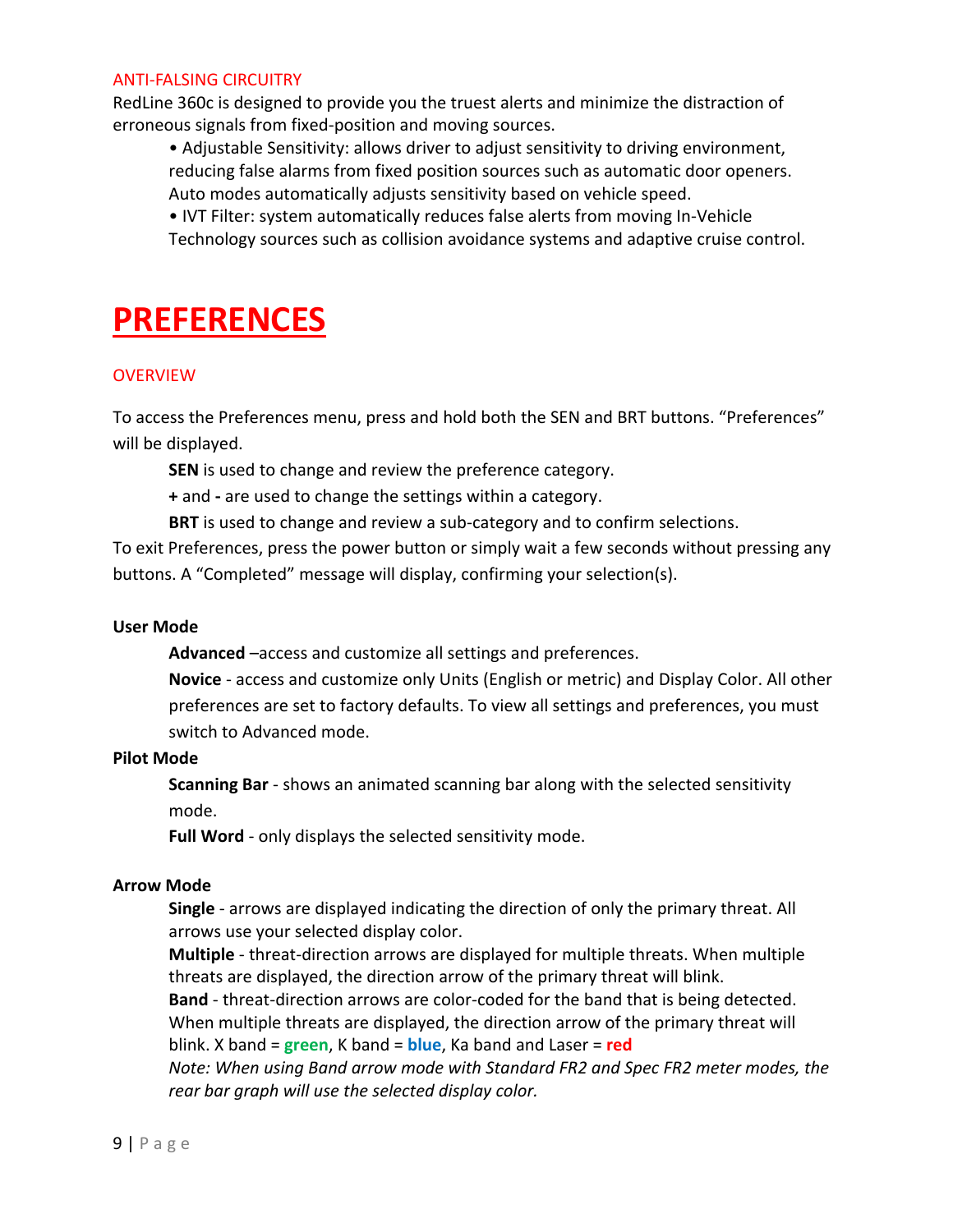#### **Display Color**

The display graphics can be changed to blue, green, red or orange to match the instrument lighting of your vehicle (factory default is red).

#### **Speed Display**

Turns Speed Display off or on (factory default is on). When Speed Display is off, the vehicle's voltage is displayed.



#### **Cruise Alert**

While traveling below the set Cruise Alert speed, all alerts sound a short double-beep. The alert will fully sound when you exceed the Cruise Alert speed (factory default is 20 mph).

#### **Over Speed**

You can set the Over Speed alert to notify you when you are traveling over a specified speed. When you travel above the speed that you have set, the background display for your current speed will turn red and a voice prompt will announce "Over Speed". When connected to Escort Live or a Wi-Fi hotspot, the Over Speed setting is automatically set to the speed limit showing on the display. If no speed limit data is available and the display shows --, the Over Speed setting is used (factory default is 70 mph).

#### **Over Speed Limit**

*Note: this setting only applies when RedLine 360c is connected to a Wi-Fi hotspot with internet connectivity.*

When the speed limit is exceeded by the set speed, the background for your current speed will change to red and a voice prompt will announce "Over Speed". If no speed limit data is available and the display shows --, the Over Speed setting is used (factory default is Speed Limit).

#### **Meter Mode**

RedLine 360c offers seven different settings for displaying information about alerts (factory default is Standard FR1).

#### **Standard**

### $\frac{55}{45}$  45 Ka

The Standard meter mode provides only the band information and front signal strength information of a single alert. When radar is detected, the band (X, K or Ka) and a bar graph of the signal's strength are displayed. When laser is detected, the display will simply read "Laser." If there are multiple alerts present, only the highest priority threat is displayed. Laser is the highest priority threat, followed by Ka, K, then X band radar.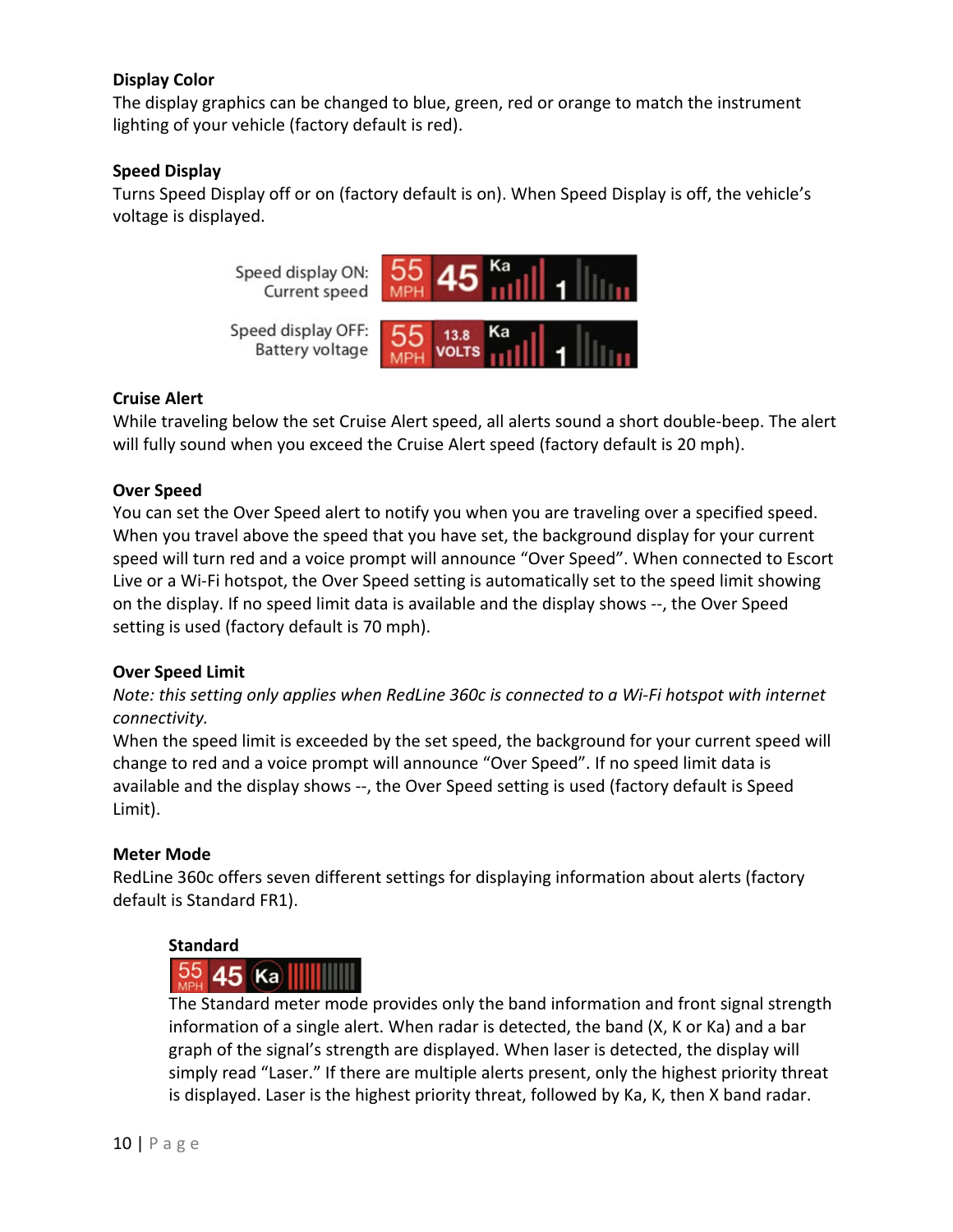#### **Standard FR1**

#### Ka 45

The Standard FR1 meter mode (FR1 = Front and Rear signal strengths of 1 signal) displays the band of the highest priority threat along with a front and rear bar graph of its signal strength. The left bar graph shows the signal strength in front of the detector while the right bar graph shows the signal strength from the rear. If there are multiple alerts present, only the signal strength of the highest priority threat is displayed. Laser is the highest priority threat, followed by Ka, K, then X band radar. The number in between the bar graphs is the total number of alerts that are being detected.

#### **Standard FR2**



The Standard FR2 meter mode (FR2 = Front and Rear signal strengths of 2 signals) displays the bands of the two highest priority threats along with a front and rear bar graph of their signal strengths. The left bar graph shows the signal strength in front of the detector while the right bar graph shows the signal strength from the rear. When using this meter mode the rear signal strength bar graph is always the opposite color of the selected display color. For instance, if blue is the display color, then the rear bar graph will be red. If there are multiple alerts present, only the signal strength of the two highest priority threats are displayed. Laser is the highest priority threat, followed by Ka, K, then X band radar. The number in between the bar graphs is the total number of alerts that are being detected.

#### **Spec FR1**

#### 55 45

The Spec FR1 meter mode (FR1 = Front and Rear signal strengths of 1 signal) displays the numeric frequency and band of the highest priority threat along with a front and rear bar graph of its signal strength. The left bar graph shows the signal in front of the detector while the right bar graph shows the signal strength from the rear. If there are multiple alerts present, only the signal strength of the highest priority threat is displayed. Laser is the highest priority threat, followed by Ka, K, then X band radar. The number in between the bar graphs is the total number of alerts that are being detected.

#### **Spec FR2**



The Spec FR2 meter mode (FR2 = Front and Rear signal strengths of 2 signals) displays the numeric frequency of the highest priority threat and the bands of the two highest priority threats along with a front and rear bar graph of their signal strengths. The left bar graph shows the signal in front of the detector while the right bar graph shows the signal strength from the rear. When using this meter mode the rear signal strength bar graph is always the opposite color of the selected display color. For instance, if blue is the display color, then the rear bar graph will be red. If there are multiple alerts present,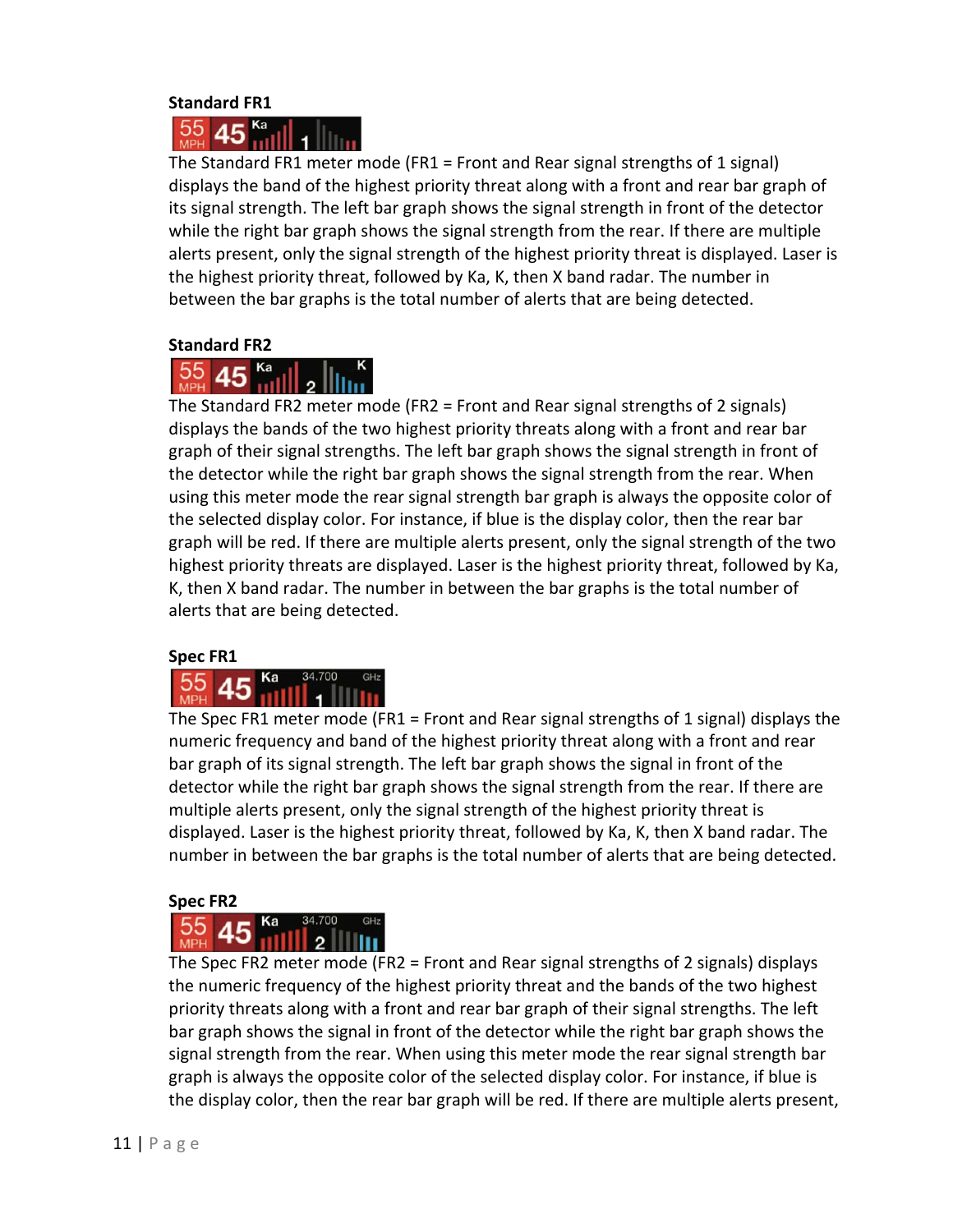only the signal strength of the two highest priority threats are displayed. Laser is the highest priority threat, followed by Ka, K, then X band radar. The number in between the bar graphs is the total number of alerts that are being detected.

#### **Expert FR**

Expert FR meter mode (FR = Front and Rear signal strengths) simultaneously tracks up to four radar alerts displaying each alert's band along with a bar graph of their front and rear signal strengths. When using this meter mode the rear signal strength bar graph is always the opposite color of the selected display color. In the above image, a Ka band, two K bands, and an X band signal are being detected. The X band alert is grey to show that it is a locked out false alert. For more information about locking out false alerts see the GPS Filtering/TrueLock section. Expert FR meter mode can help you spot a change in your normal driving environment (e.g., a traffic radar unit being operated in an area where there are normally other signals present).

#### **Simple**



Simple messages replace bands and signal strengths or frequencies:

**Caution** - used when an alert is received while you are traveling below your current Cruise Alert setting (or posted speed limit for your current location when connected to ESCORT Live).

**Slow Down** - displayed when an alert is received while you are traveling above the current Cruise Alert setting (or posted speed limit of your current location, when connected to ESCORT Live).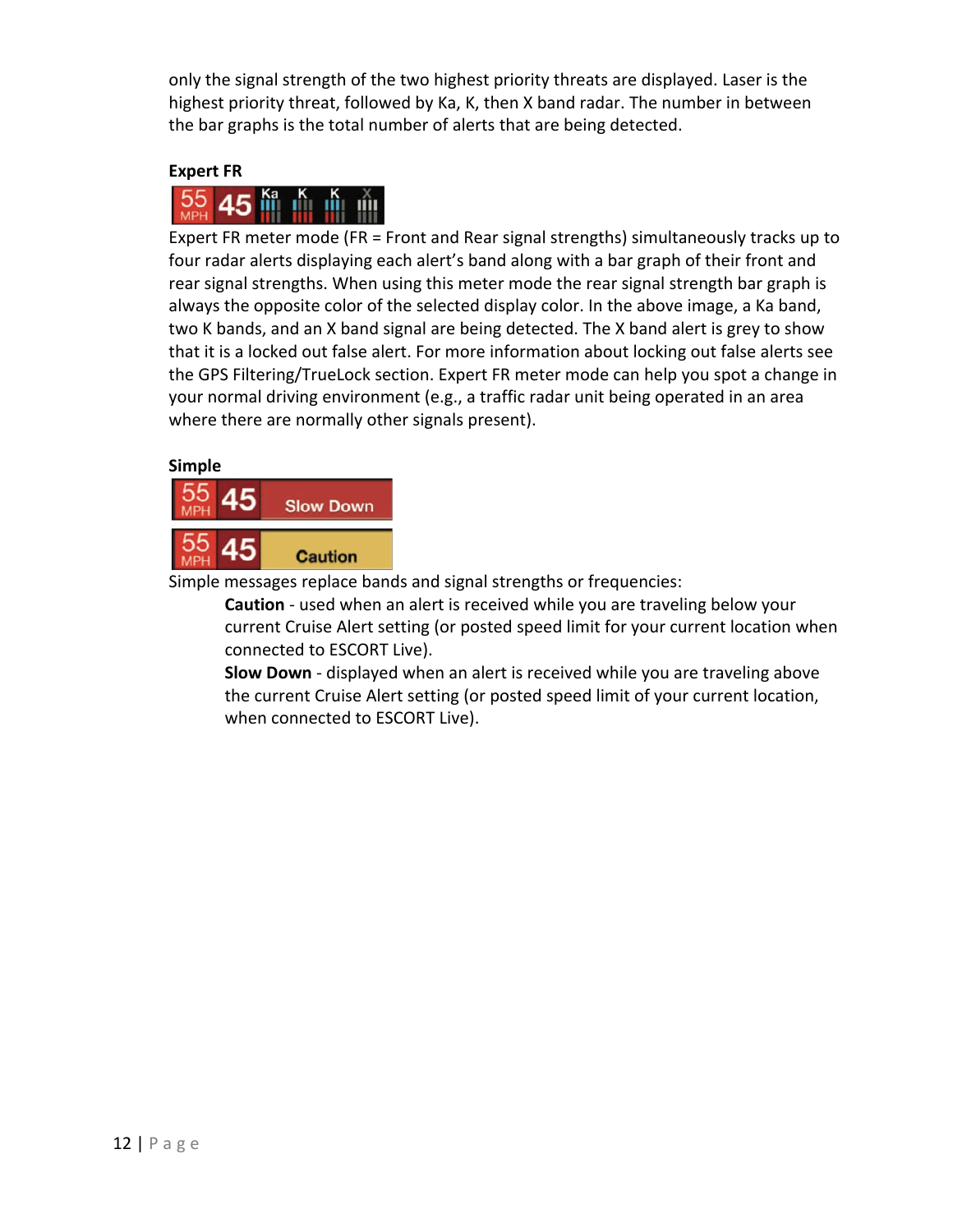#### **Alert Tones**

#### **Standard**

The factory default Standard alert tones uses a Geiger counter-type sound to indicate the signal strength and type of radar signal being encountered. When you encounter radar, a distinct audible alert will sound and will increase as the signal gets stronger. This allows you to judge the distance from the signal source without taking your eyes off of the road. Each band has a distinct tone for easy identification:

**X band** = beep tone **K band** = brap tone **Ka band** = double-brap tone Laser = solid brap tone **POP** = solid brap tone

#### **Standard Plus**

Features the Standard alert tones outlined above for the primary alert, plus doublebeep tones for additional alerts.

#### **Mild**

Mild alert tones offer softer, simpler alert tones that are less obtrusive to the driving experience:

X band, K band, Ka band and POP = Doorbell chime Low signal strength = Double chime High signal strength = Triple chime If alert remains in area more than 15 seconds = Single chime (as a reminder) Laser = Solid brap tone

Since laser signals are a possible threat no matter how weak, laser alerts are always full strength.

#### **AutoMute**

Your RedLine 360c also includes ESCORT's patented AutoMute feature. Once RedLine 360c alerts you to a radar encounter at your selected volume level, it automatically reduces the volume to the selected AutoMute level. This keeps you informed without the annoyance of a continuous full-volume alert. If you prefer, you can turn the AutoMute feature off.

#### **AutoLearn**

The AutoLearn feature analyzes (over time) the source of radar signals by location and frequency. This allows RedLine 360c to determine if a fixed location signal is a real threat or a false one. If it determines that the signal is an automatic door opener, motion sensor, etc., it automatically locks out this source at this particular location. A "Stored" message will appear on the display when a signal has been automatically locked out. AutoLearn typically needs to encounter the exact frequency in the same location approximately three times to lock it out. Since some door openers are turned on and off routinely, some variations may occur. RedLine 360c will also unlearn signals to protect you from locking out real threats. If a particular signal is no longer present at a location that was previously locked out, RedLine 360c will unlock that signal. If you prefer, you can turn the AutoLearn feature off.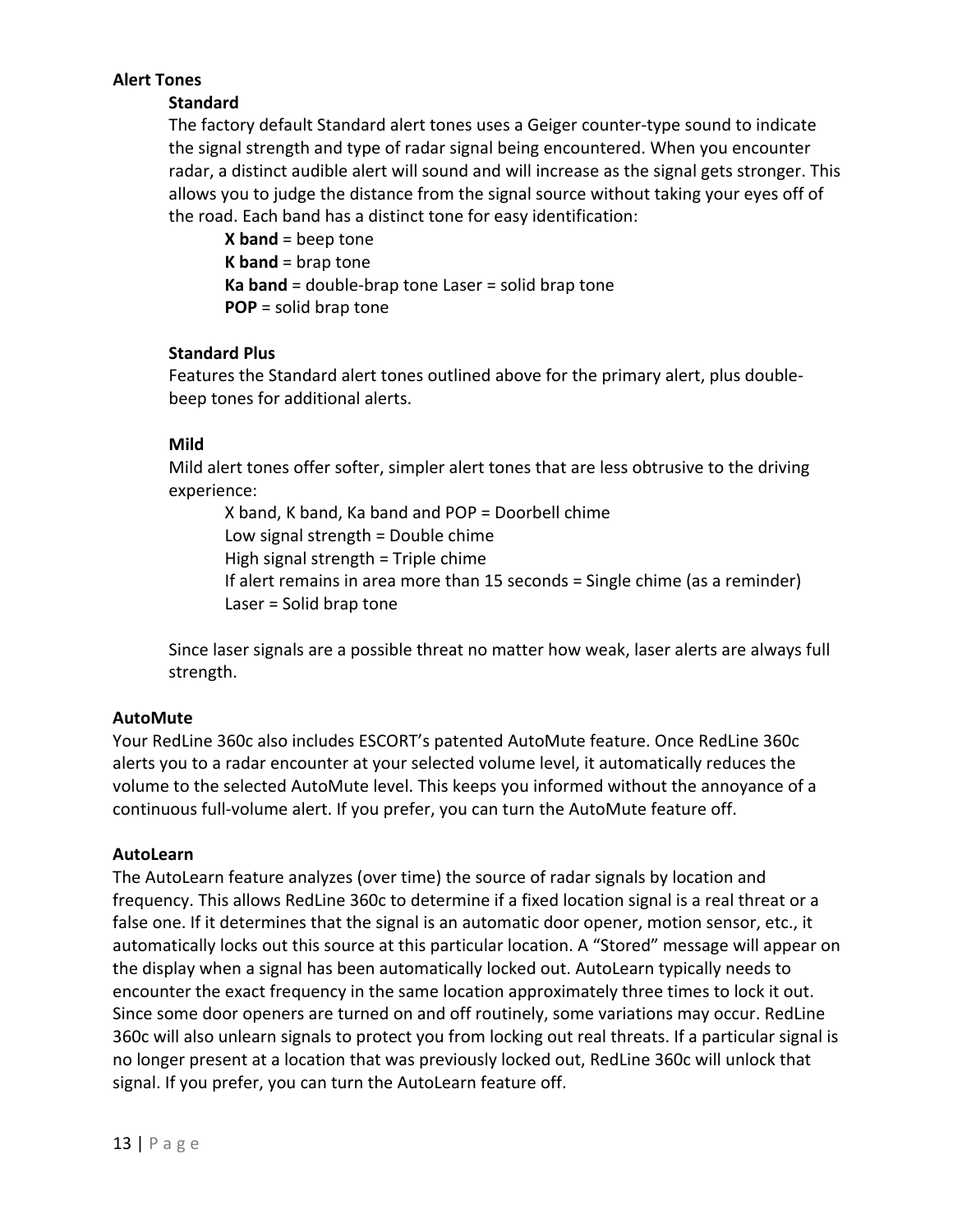#### **GPS Filter (TrueLock)**

RedLine 360c is equipped with a TrueLock GPS Filter to store and lock out, or ignore, fixed location false alerts in its memory. Common sources of fixed location false alerts are storefront automatic door openers and motion sensors. The TrueLock GPS Filter will not lock out moving false alerts that are commonly caused by vehicle's blind spot monitoring and collision avoidance systems.

#### **Locking Out False Alerts**

To manually lock out a fixed location false alert

(X band, K band or laser only), press the MUTE button three times during an alert. Pressing the first time will silence the audio. Pressing a second time will generate a prompt on the display that will read "Lockout?" Press a third time to confirm you want to lock this signal out by location and frequency. A "Stored" message will be displayed. Once a signal has been stored, RedLine 360c will not audibly alert the next time you approach this area but will display the locked-out alert in grey.

#### Locked Out Alert



To unlock a signal that has already been stored, simply press the MUTE button twice while receiving the locked out alert. The display will read "Unlock?" when pressing MUTE the first time. Press the MUTE button again to unlock it from memory. The display will read "Unlocked" to confirm your action.

*Note: When the GPS Filter is set to OFF, you do not have access to RedLine 360c's other GPSenabled features (e.g., Defender Database alerts, marking locations, etc.).*

#### **AutoPower**

This feature automatically turns off RedLine 360c after a set period of time to save unnecessary drain on your battery. This is especially useful if your vehicle has a constant-power ignition. To turn RedLine 360c on again you must press the power button.

*Note: If AutoPower is on, to save screen life the display screen goes blank after 30 minutes without moving. The display screen will turn on automatically after you reach 10MPH.*

#### **Band Enables**

In the factory default setting the suggested radar and laser bands for North America are monitored and sources of some common false alerts are rejected. It is highly recommended that you use your RedLine 360c in this mode.

If you modify Band Enables then this setting will show Modified. The RedLine 360c will also notify you during the startup sequence with an audible alert, and associated text message stating which bands have changed from the factory default settings.

*WARNING: Do not turn off any bands unless you are absolutely certain there are no traffic radar guns using that specific band in your area.*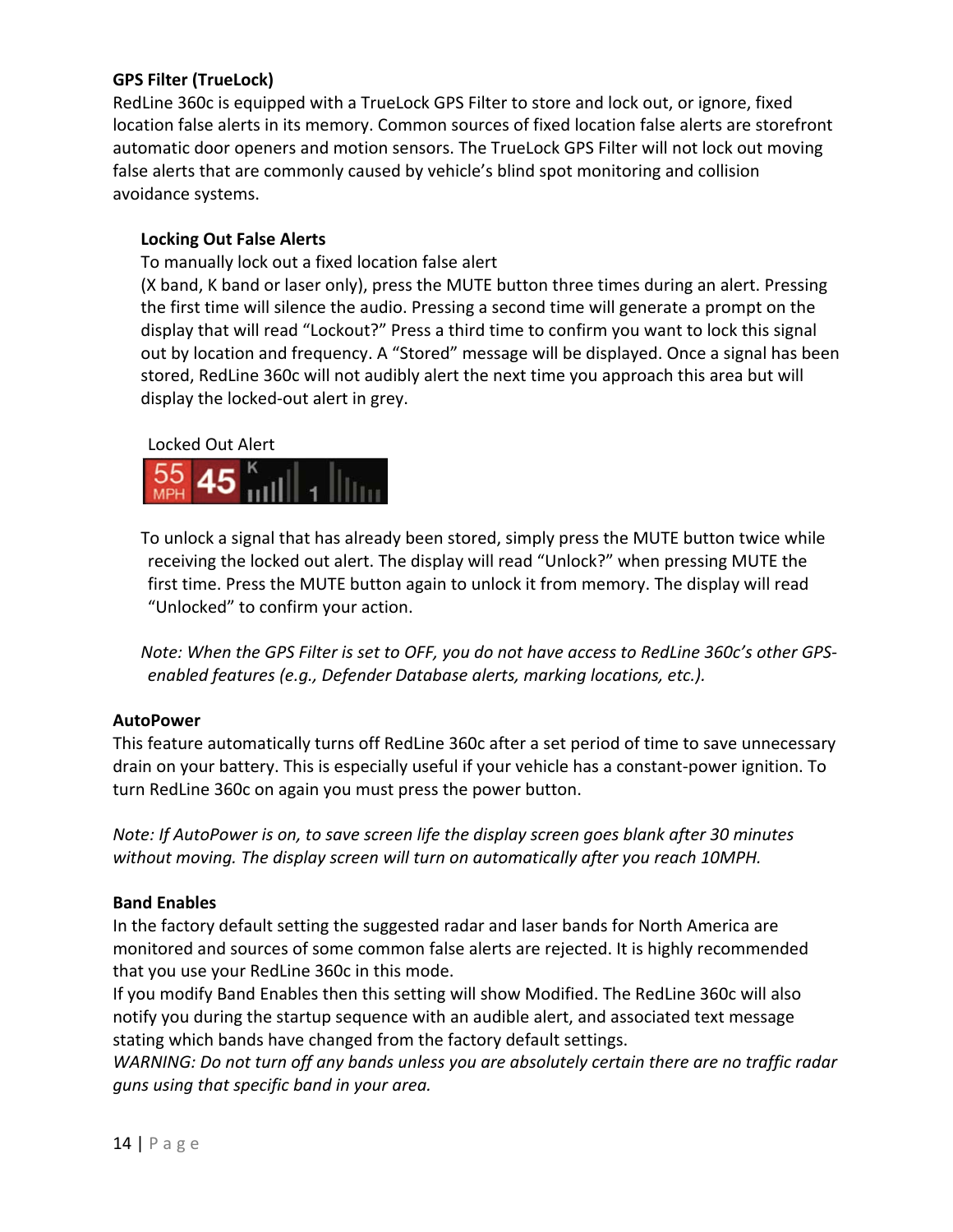#### **Marker Enables**

In the factory default setting, the suggested fixed location alerts are reported. It is highly recommended that you use your RedLine 360c in this mode.

If you modify Marker Enables then this setting will show Modified and only the Markers that you have selected are reported.

#### Marking Locations

The MRK button allows you to mark a specific location and label it for future reference. Once marked, RedLine 360c will provide an alert when you reach this area again.



RedLine 360c gives advanced warning of upcoming markers at the following distances:

**Red light cameras** - 250 ft or 10 seconds

**Red light & speed cameras** - 250 ft or 10 seconds

**Speed cameras** - 500 ft when traveling below 55 mph

1,000 ft when traveling above 55 mph

**Speed traps** - 0.3 mi or approximately 1,584 ft

**Other** - 500 ft when traveling below 55 mph

1,000 ft when traveling above 55 mph

#### **To Mark A Location**

- Press MRK. The display will read "Mark?" Press MRK again to bring up a menu of markers to choose from.
- Repeatedly press MUTE to scroll through the markers then press MRK to select the marker that you wish to use at this location.
- The display will read "Marked!"

Air Patrol locations cannot be marked by the user. *Note: When a location is marked the first time, you must travel at least 1 mile away from that location to receive an alert when you return to the area.*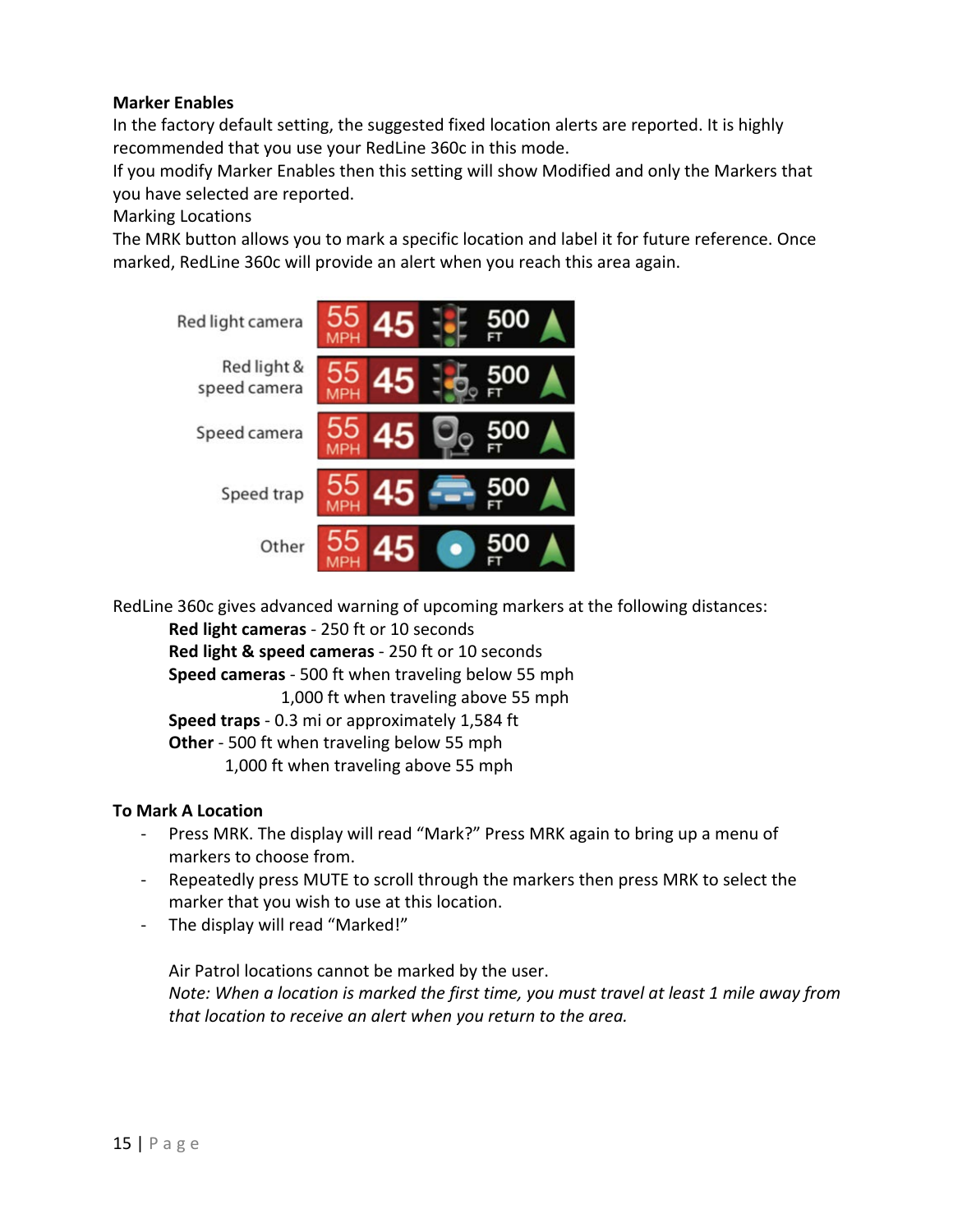#### **To Unmark A Location**

Touch the MRK button when you are receiving a marked-location alert. The display will read "Unmark?" Touch the MRK button again to confirm. The display will read "Unmarked!"

#### **Clear Locations**

At some point, you may wish to clear some of the data in RedLine 360c's database. This may include any of the following: Defender Database data, Marked locations or false alert Lockouts. To clear all data in RedLine 360c's database, select **Format** then press SEN to confirm.

#### **Wi-Fi**

Turns on and off Wi-Fi connection to a hotspot.

#### **Bluetooth**

Turns on and off Bluetooth connection to a smartphone.

#### **Auto Update**

Selects which software is updated automatically when connected to a Wi-Fi hotspot. Default is All.

#### **Wi-Fi Update**

Manually force the detector to search for updated software. Press BRT to make the selection then follow display prompts.

#### **Interface**

**Mode 1** – Select when using Escort ZR5 or ZW5 with RedLine 360c **Mode 2** – Select when using an aftermarket vehicle interface with RedLine 360c

#### **Restore factory Settings**

To restore RedLine 360c to its original factory settings, press and hold MRK and BRT while turning the power on. A Restored message will display, acknowledging the reset.

#### **Serial Number and Software Version**

To view your RedLine 360c's serial number and software revision, press and hold the MRK and MUTE buttons while powering on the detector.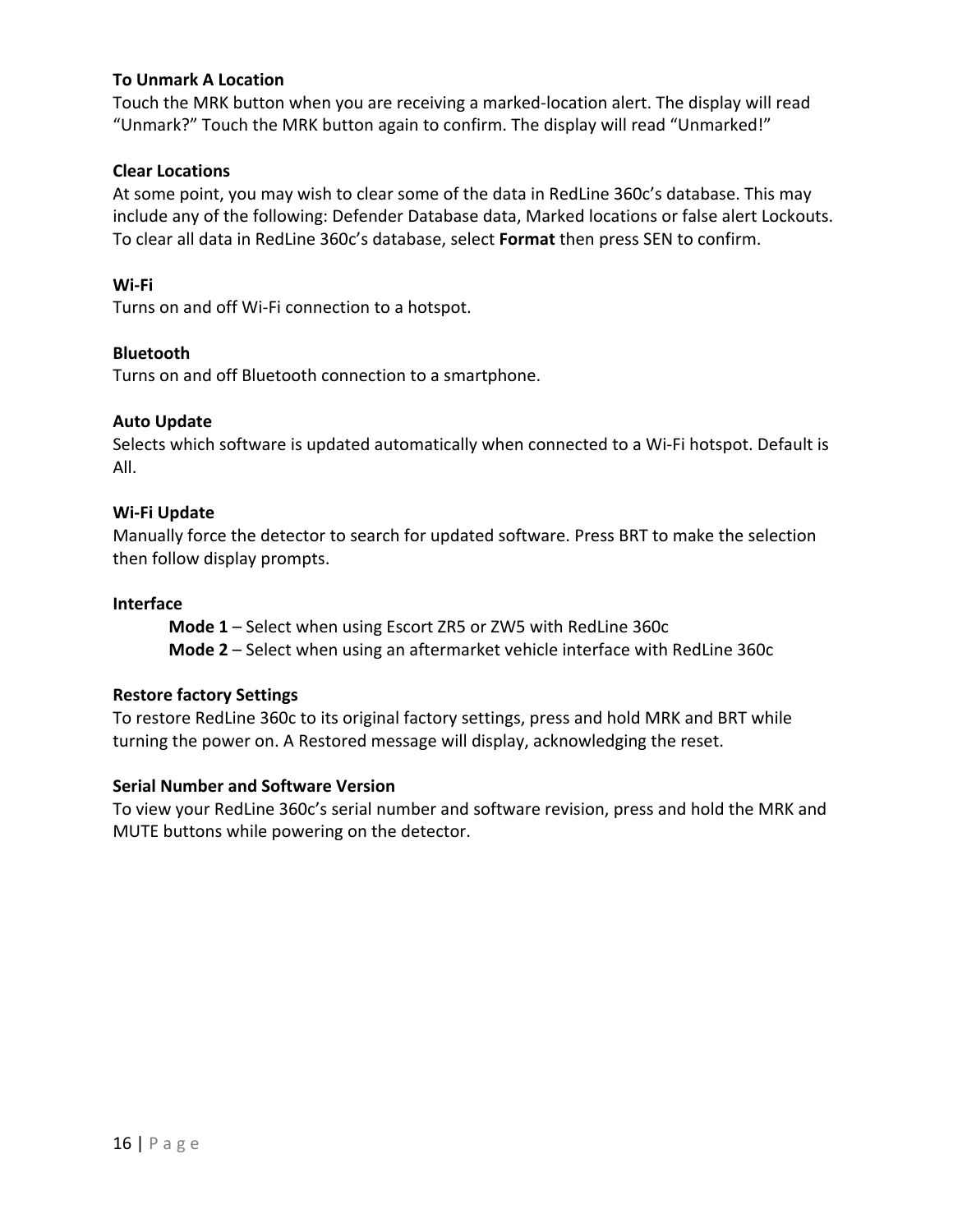# **UNDERSTANDING RADAR AND LASER**

#### RADAR SPEED MONITORING SYSTEMS

Three band frequencies have been approved by the Federal Communications Commission (FCC) for use by speed monitoring radar equipment:

X band 10.525 GHz K band 24.150 GHz Ka band 33.400 – 36.00 GHz

#### LIDAR (LASER)

The correct name for the technology that most people refer to as laser is actually LIDAR, which stands for Light Detection and Ranging. LIDAR operates much like radar. Its signal spreads out like a radar signal, though not as widely.

Unlike radar, LIDAR must have a clear line of sight to its target vehicle throughout the entire measurement interval. Obstructions such as signposts, utility poles, tree branches, etc., will prevent valid speed measurement.

Some common questions about LIDAR include:

#### **Does weather have any effect on LIDAR?**

Yes. Rain, snow, smoke, fog or airborne dust particles will reduce the effective range of LIDAR and can, if dense enough, prevent its operation.

#### **Can LIDAR operate through glass?**

Yes. Newer LIDAR guns can obtain readings through most types of glass. However, the laser pulse also can be received through glass to trigger an alarm by your detector.

#### **Can LIDAR operate while in motion?**

No. Because LIDAR operates by line of sight, the person using it cannot drive the vehicle, aim and operate the gun all at the same time.

#### **Is it legal for police to use LIDAR?**

Yes, LIDAR is allowed to be used in all 50 States by police. Your detector detects LIDAR (laser).

### **ESCORT LIVE COMMUNITY ALERTS**

Community Radar/Laser alert sharing means that you have an entire network of users working to keep you and your wallet safe.

When you, or any other Escort Live user, detects a radar or laser signal the alert information is anonymously sent to Escort's cloud servers. Within seconds, that information is processed and displayed on your map.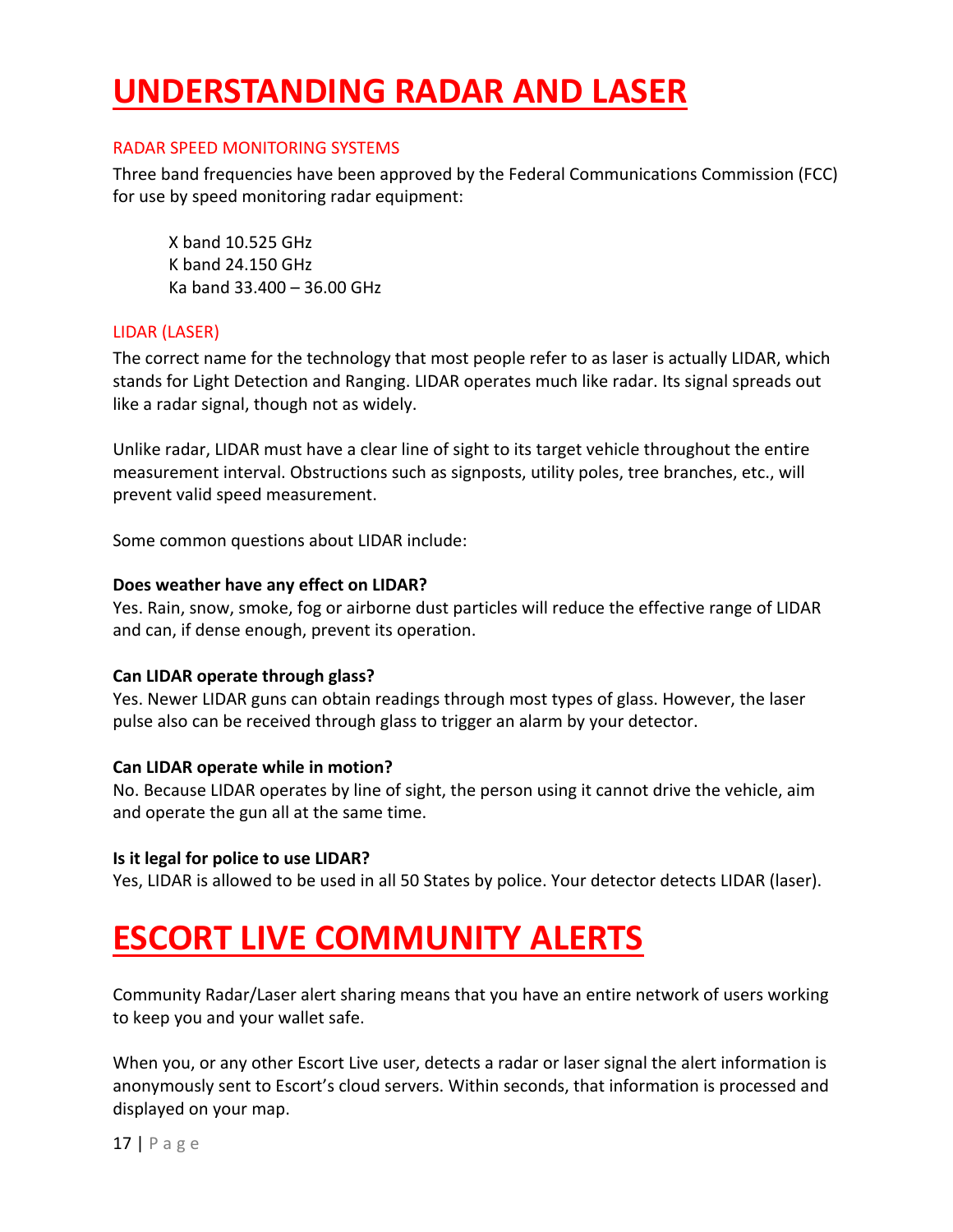### CONNECTING TO ESCORT LIVE Connect your detector to your smartphone via Bluetooth®

- $\left( {\bf A}\right)$ Power on the RedLine 360c. Make sure the unit is connected to your car's 12V port.
- Install and run the ESCORT Live app  $(B)$ on your smartphone.

**Note:** The first time you run the app, you will be prompted to register a new account.

- In the ESCORT Live app, press  $(\mathsf{c})$ the Menu button then select "Devices".
- **MENU Button**
- Select "RedLine 360c" from the list.  $(\mathsf{D})$
- In the ESCORT Live app, the RedLine 360c  $(\mathbf{E})$ entry will display "Connected" when it has paired. Press the "Menu" button then "Home" to return to the Map screen.









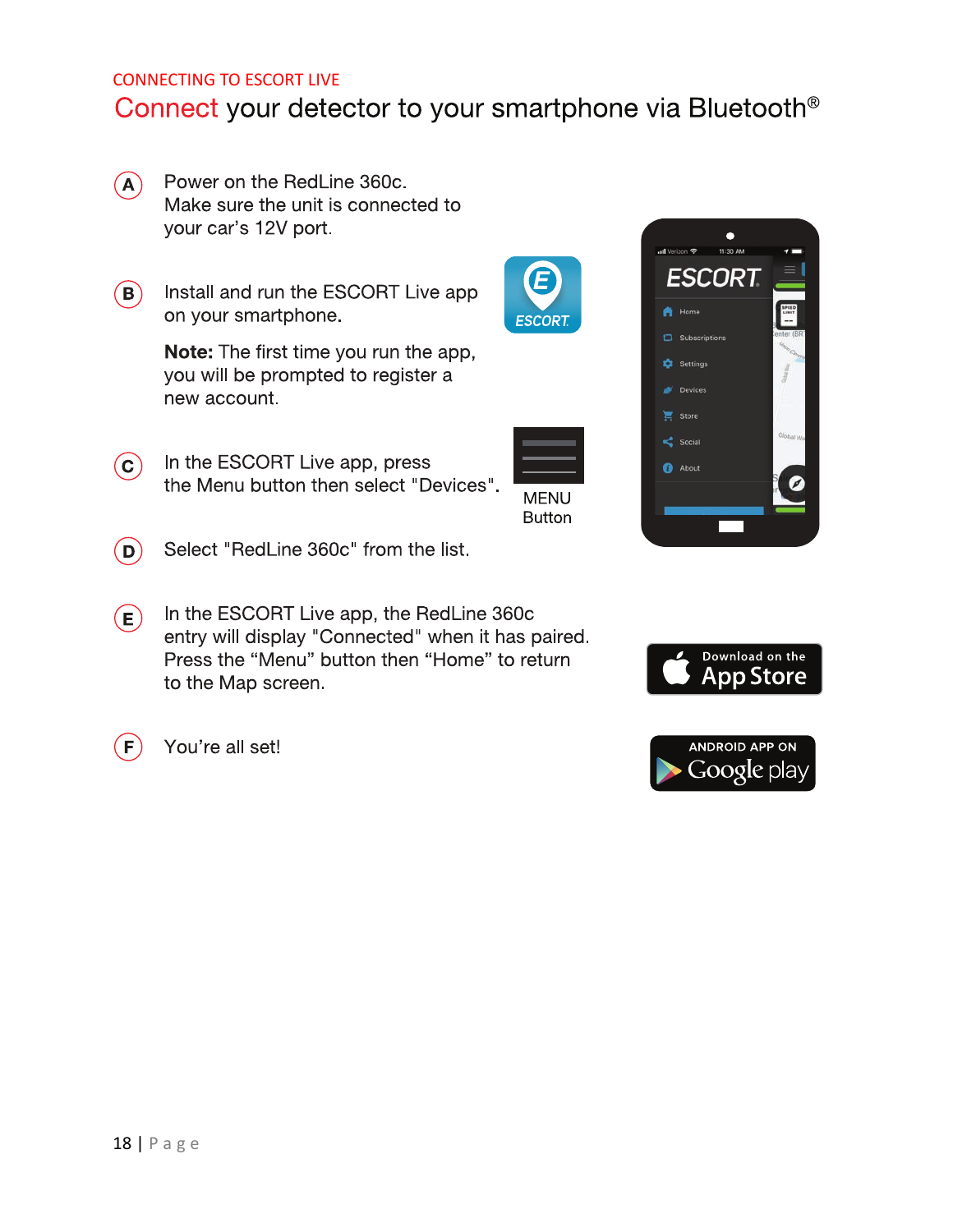### CONNECTING TO WI-FI Connect your detector to Wi-Fi

- Connect RedLine 360c to your  $(A)$ smartphone via Bluetooth using the directions on the previous page.
- Connect your smartphone to your  $(B)$ car's Wi-Fi (or make sure it is connected), through the phone's SETTINGS.
- In the ESCORT Live app, go to Wi-Fi  $(c)$ Settings > Connect to Wi-Fi > enter your car's hotspot password and press JOIN.
- After successfully connecting to Wi-Fi,  $(D)$ the speed limit display on RedLine 360c will change to a white background.



Your phone will share the car's hotspot  $(\mathsf{E})$ SSID and password with RedLine 360c so that RedLine 360c can connect directly to the hotspot.

### **MAINTENANCE**

Your detector is designed and built to give you years of trouble-free performance without the need for service. No routine Maintenance is required.

If your unit does not appear to be operating properly, please follow these troubleshooting steps:

- Make sure the power cord is properly connected.
- Make sure the socket of your vehicle's cigarette lighter is clean and free of corrosion.
- Make sure the power cord's cigarette lighter adapter is firmly seated in your cigarette lighter.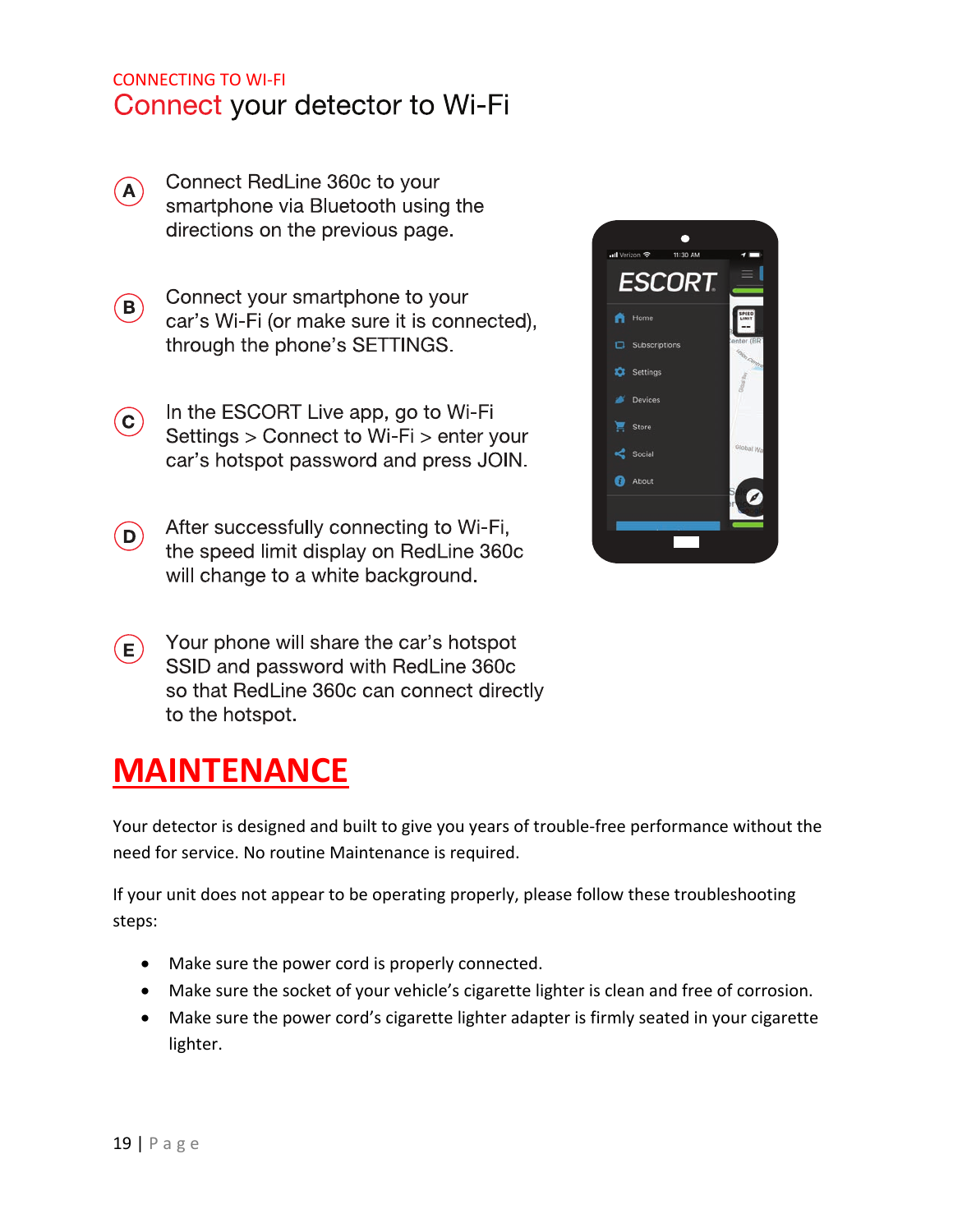### **WARRANTY**

### LIMITED 1-YEAR WARRANTY

Escort, Inc. ("Escort") warrants that this product and the component parts thereof, will be free of defects in workmanship and materials for a period of one year from the date of first consumer purchase. This warranty may be enforced by the first consumer purchaser. If the product is under warranty, it will be repaired or exchanged depending on the model as determined at Escort's sole discretion. Such remedy shall be your sole and exclusive remedy for any breach of warranty.

The procedure for obtaining service and support, and the applicability of this warranty, will vary depending on the country or jurisdiction in which you purchased and utilize the product. For the details on obtaining product service, support and warranty please visit https://www.escortradar.com/pages/contact-us

Provided that the product is utilized within the U.S.A.- Escort will, without charge, repair or replace, at its option, defective products, products or component parts upon delivery to the Escort Factory Service department, accompanied by proof of the date of first consumer purchase, such as a duplicated copy of a sales receipt. You must pay any initial shipping charges required to ship the product for warranty service, but the return charges, to an address in the U.S.A., will be at Escort's expense, if the product is repaired or replaced under warranty.

This warranty gives you specific legal rights, and you may also have other rights which may vary from state to state and country to country.

Exclusions: This limited warranty does not apply: 1) To any product damaged by accident; 2) In the event of misuse, ordinary wear, failure to follow directions, or improper maintenance of the product or as a result of unauthorized alterations or repairs; 3) If the serial number has been altered, defaced, or removed; 4) If the product was purchased or is utilized in a jurisdiction not covered by the limited warranty.

All implied warranties, including warranties of merchantability and fitness for a particular purpose are limited in duration to the length of this warranty. Escort shall not be liable for any incidental, consequential or other damages; including, without limitation, damages resulting from loss of use or cost of installation.

Some states and countries do not allow limitations on how long an implied warranty lasts and/or do not allow the exclusion or limitation of incidental or consequential damages, so the above limitations may not apply to you. This warranty gives you specific legal rights, and you may also have other rights which vary from state to state and country to country